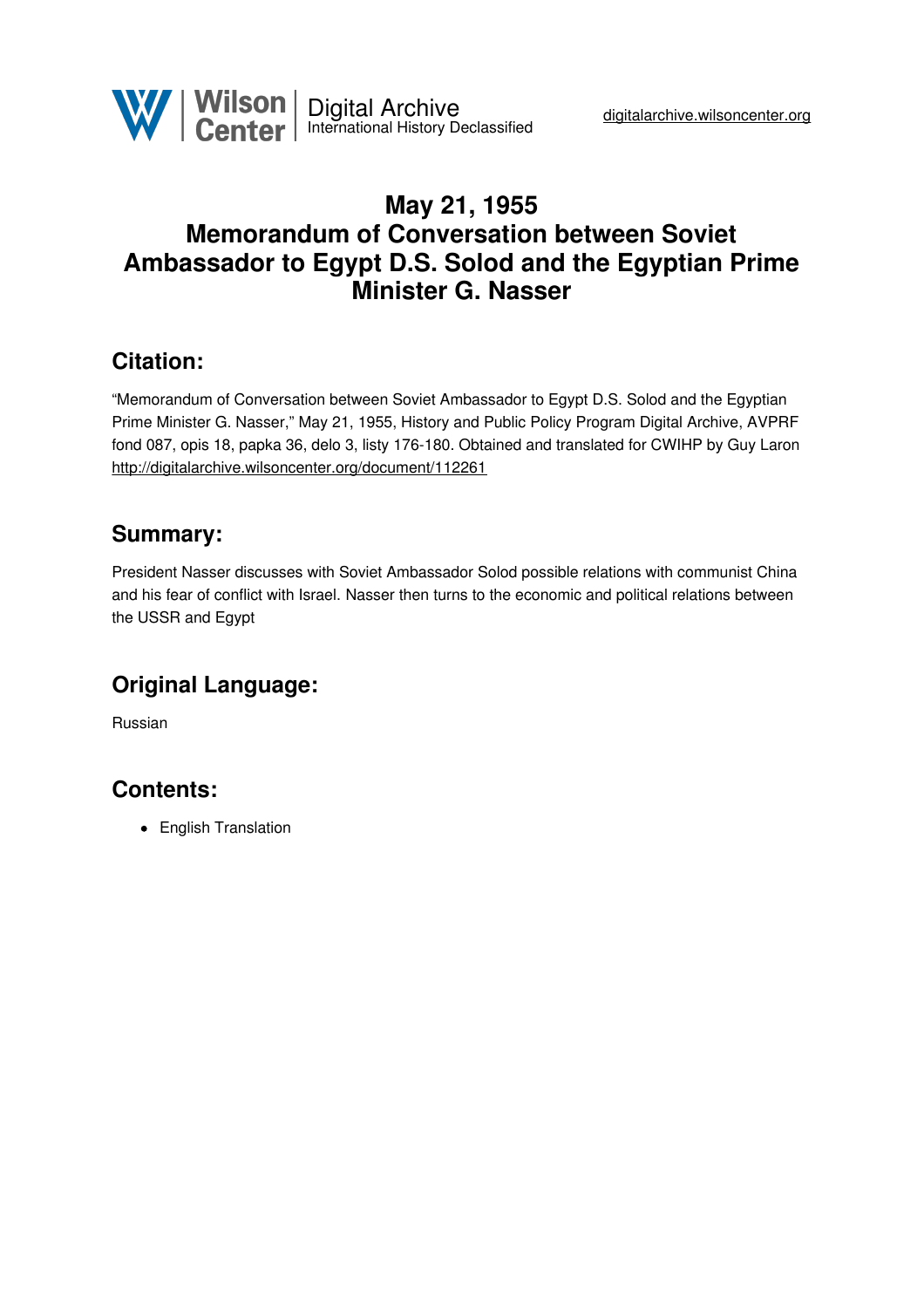According to prior arrangement, I met with Nasser who preferred to discuss the results of the Bandung conference at the beginning of the conversation. He doubted whether the participants would follow its resolutions, since those gave each country the opportunity to interpret them according to [its] liking. He thought that the importance of the conference lay in its moral effect. He remarked that out of the ten points of the resolution whose subject was [world] peace, seven were proposed by Egypt and this was the best answer to the question, 'Does Egypt want peace?'

Regarding the contacts that he had with representatives of Communist China, Nasser said that Sheikh Bakuri, the religious endowment (Wakf) minister, and Prof. Mustafa Kamel were currently in Beijing to study the question of whether to establish commercial relations between Red China and Egypt. He also discussed the question of whether to recognize Red China with Zhou Enlai who understood Egypt's constraints in this regard.

According to Nasser, the Americans and the British were exerting pressure on the Egyptian government not to have any relations with China. Egypt could not ignore the Anglo-American position for fear that they [the Anglo-Americans] might stop the evacuation of the British forces from the Canal Zone. That was the reason why Egypt abstained during the vote in the UN over the inclusion of China, yet in his [Nasser's] heart of hearts he was for recognizing China.

Nasser asked for my advice on this and I said that the establishment of diplomatic relations between China and Egypt was in Egypt's and the other Arab countries' interest because this would strengthen their position in the UN. For instance, during the [25 September 1954] UN vote over the Moroccan question, Egypt and the Arab countries were unable to obtain a sufficient number of votes [in order to inscribe the item on the U.N.'s agenda]. But had China participated in that vote, several abstaining states might have voted otherwise.

Then Nasser declared that Egypt was facing the grave threat of Israeli aggression. In his view, the Western powers were supplying Israel with heavy weapons while denying them to Egypt, despite [Egypt's] best efforts. France had agreed to supply Egypt with tanks but later doubled their price, which brought the negotiations to a standstill. Nasser was worried that the Americans might allow Israel to invade Egypt, and the Egyptian army would be wiped out within 24 hours. Of course, the Anglo-Americans would not let such a thing happen, and yet they could appear as arbitrators [in the conflict with Israel] and force Egypt to comply with resolutions it did not accept. That was why the Egyptian government had decided to make the equipping of its army with heavy weapons a top priority. Accordingly, even before his trip to Bandung, Nasser gave Hassan Ragab, Deputy Minister in the War Ministry, instructions to contact the Soviet military attaché and ask him about the Soviet position regarding the purchase of arms by Egypt. So far he has not received any news from Ragab.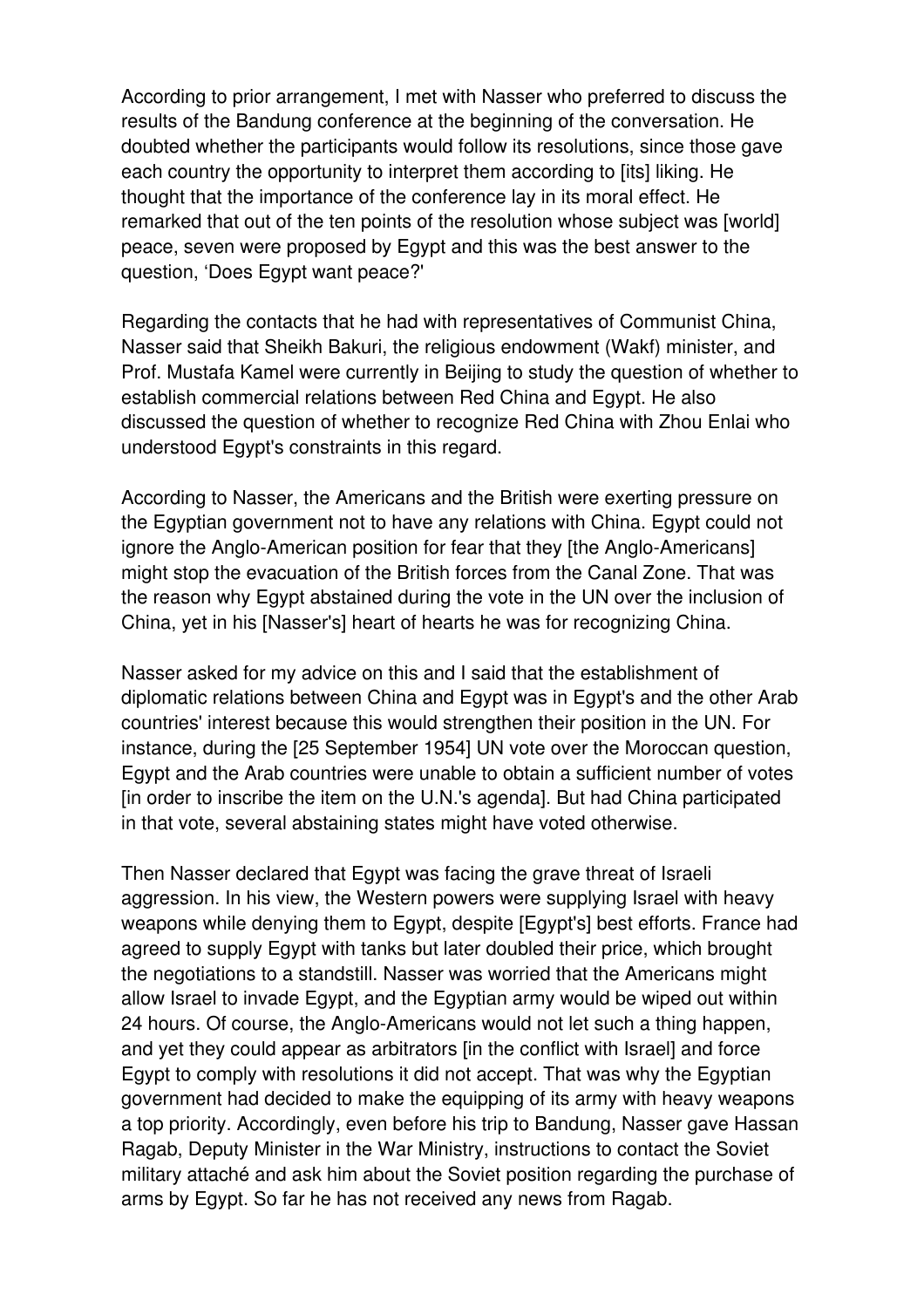I answered that on 6 April Ragab called upon the Soviet military attaché and approached him with this question and, as far as I know, on 12 April Ragab got our reply, which was that the Soviet authorities were ready to start negotiations on this subject. Later Ragab had asked that these conversations would be conducted in Prague rather than in Moscow. We had agreed to that as well. Yet, Ragab had not returned to us with any sort of reply and it seemed that it was up to Egypt to make the next move. Nasser answered that if that was the case then 'tomorrow I will send Ragab to negotiate with your representatives".

Nasser then turned to the economic relations between the USSR and Egypt and said that Egypt had no preference for either East or West. Moreover, Egypt wanted to strengthen its economic ties with the Soviet Union; however, it had a limited ability to do so since the Americans and the British had already told Egypt that any move in that direction might have negative consequences. The Egyptian government interpreted that as a threat to stop the evacuation of the British troops from the Canal Zone.

Then he started to develop a 'theory,' which stated that strengthening of the economic and cultural relations between Egypt and the Soviet Union would encourage the local communists to intensify their activity against the current regime.

In his words, the local communists were behaving in ways which were detrimental to the national interest. Allegedly, they interfered in the establishment of the revolutionary regime and portrayed Nasser as an Anglo-American stooge. Since it was clear that communist activity in Egypt was connected to, and a reflection of, the general policy of Moscow, he assumed that the Soviet Union was poised against the current regime.

I told him that he had the wrong impression of Soviet policy. The Soviet Union was interested in the enhancement of world peace and the coexistence of the two systems – both capitalism and socialism. Nowhere and at no time did the Soviet Union interfere in the internal affairs of other countries... Besides, if the Egyptian government wanted to verify that the Soviet government did not have any kind of egoistic intentions towards Egypt it should suggest to start a discussion on signing an agreement which would contain a clause on mutual non- interference in internal affairs.

Nasser did not provide any reply to this question and said that Egypt was in great need of economic assistance. [Nasser added that] this issue had political as well as economic ramifications. I replied that we understood the political aspect of developing the economic ties with Egypt. In particular, when [Abd al-Moneim] al-Kaisouni, the Egyptian Minister of Finance, raised the possibility of starting negotiations over the purchase of rice from Egypt, our positive reply was